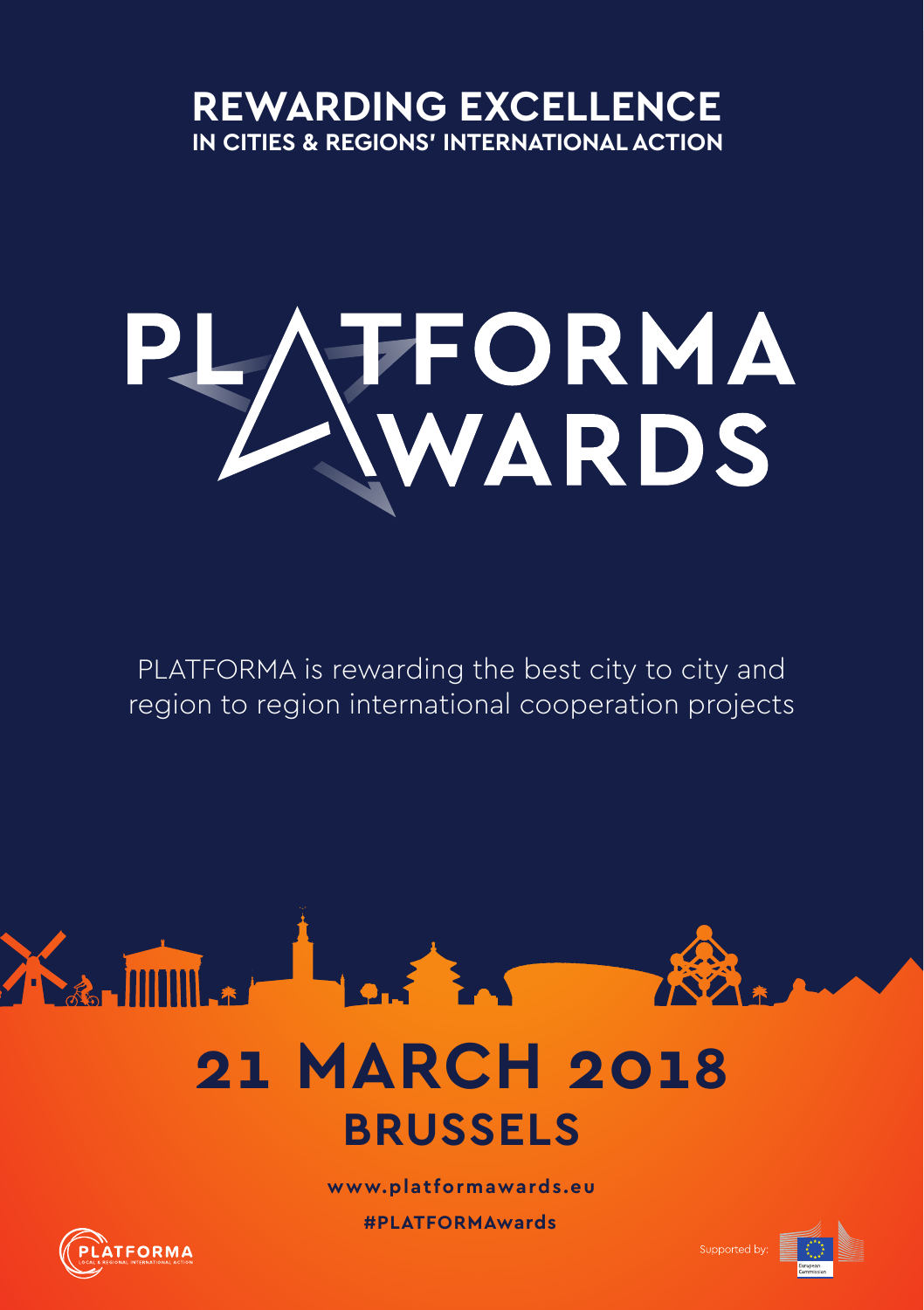

By 2035, the number of people living in cities will double in Africa and by 2050, 70% of the world's population will be urban. The sustainable development and urbanisation of partner countries is one of the most pressing world challenges. European local and regional governments are key actors to accompany and support partner cities and regions to implement the Sustainable Development Goals (SDGs).

Our Award aims at promoting development cooperation projects and collecting data and indicators from the best European practices, thus offering cities and regions worldwide easily replicable solutions for sustainable development.

#### **Send your application form to awards@platformawards.eu or apply on www.platformawards.eu before Friday 15 December 2017**

## HOW CAN I APPLY?

#### ADMISSION CRITERIA

- You are a **European** town, city, province or region cooperating with at least one local or regional government from a partner country in Africa, Asia, South America...
- Your **partnership** contributes to your mutual development and to several of the selection criteria listed below.
- Your project is **replicable** elsewhere.

#### TIMELINE

Applications 9 October to 15 December 2017 Jury committee 1 February 2018 Award ceremony 21 March 2018

#### SELECTION CRITERIA

Members of the jury select three winners from among the nominees. The following themes will be particularly monitored:

- Local democracy
- Multi-stakeholder approach
- Gender equality

• Development effectiveness and policy coherence

• Strategic approach

• Innovation and creativity

## WHY SHOULD LAPPLY?

- **To win a video to promote your cooperation project (first prize)**
- To give visibility to your development cooperation culture, expertise and projects
- To win a trip to Brussels with your project counterpart
- To get access to the PLATFORMA network and expertise in workshops and conferences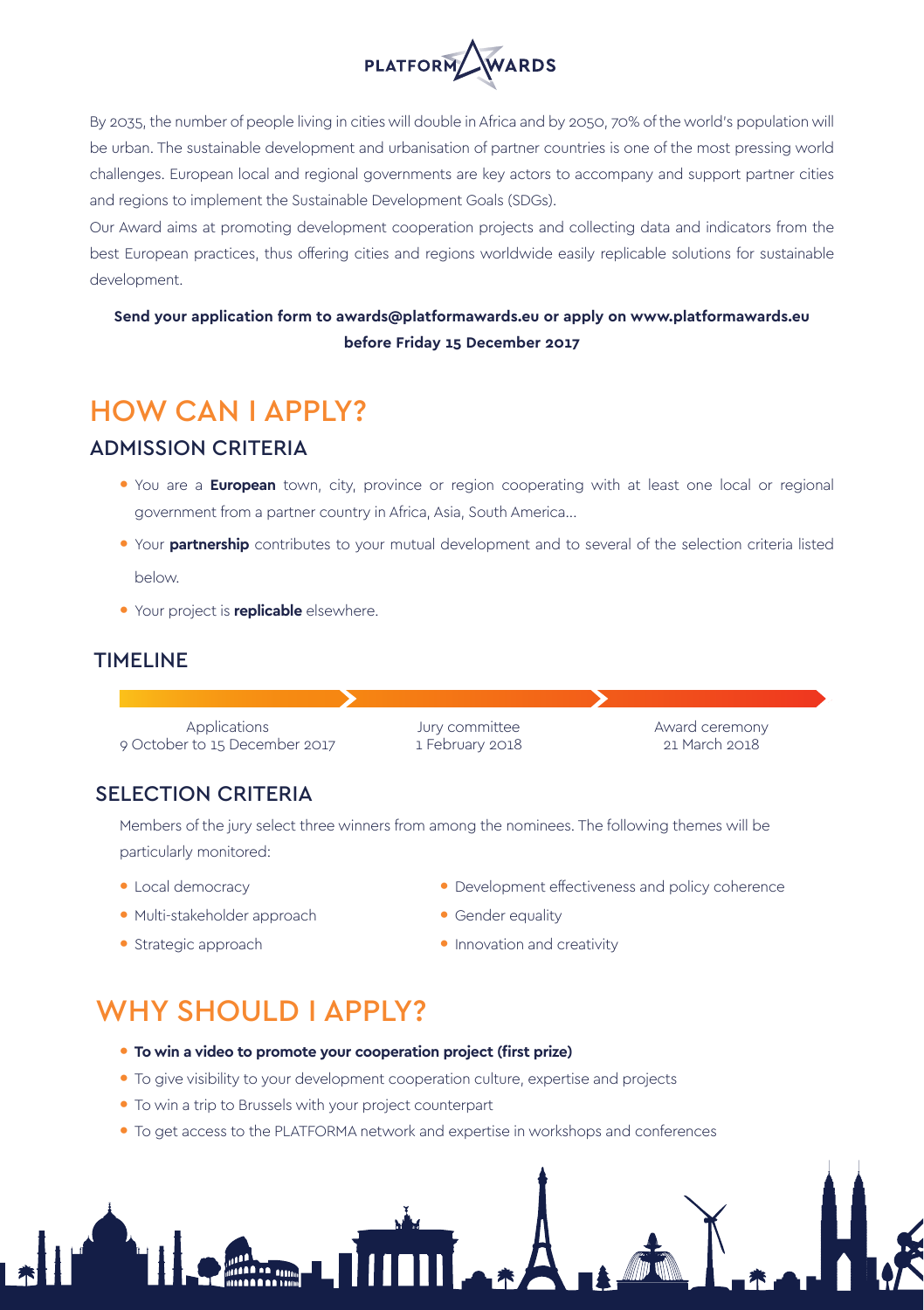# **THE JURY**

To guarantee a transparent and fair selection, we set up an independent jury to choose the winners among short-listed candidates. The jury is composed of European elected representatives and high level practitioners of development cooperation:



European Commission A representative from the Directorate-General for International Cooperation and Development (DEVCO)



European Committee of the Regions Mr François DECOSTER Vice-chair of the Commission for Citizenship, Governance, Institutional

and External affairs (CIVEX)



European Parliament Ms Linda MCAVAN MEP, Chair of the Committee on Development (DEVE)



European Parliamant Mr Bogdan WENTA MEP, Chair of the Committee on Development (DEVE)



United Nations Development Program Mr Johannes KRASSNITZER Coordinator of the UNDP ART initiative



Congress of Local and Regional Authorities of the Council of Europe Mr Andreas KIEFER

Secretary General



Jury Committee Chair: Mr Frédéric VALLIER CEMR Secretary General

Supported by their experience and a criteria grid, jury members will select projects and announce the winners of the PLATFORMAwards **during a ceremony in Brussels on 21 March 2018.**